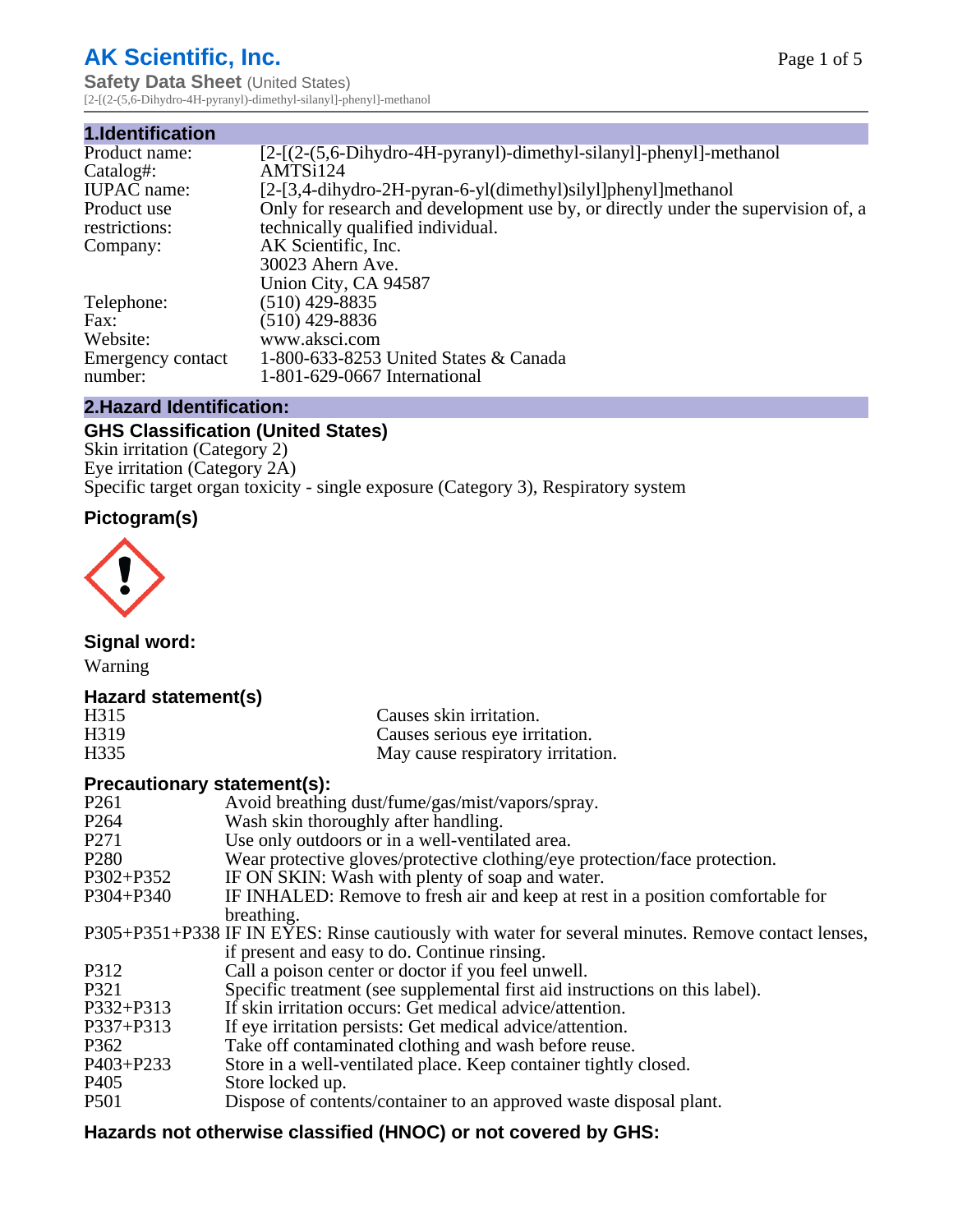#### None

#### **3.Composition/Information on Ingredients**

# Purity: 95%<br>EC: Not

Synonyms: Homsi(r) 5,6-dihydro-4h-pyran-2-yl CAS#: 1244855-71-7 Not available.

#### **4. First Aid Measures**

**General Information:** Immediately remove any clothing contaminated by the product. Move out of dangerous area. Consult a physician and show this safety data sheet.

**Inhalation:** Move person to fresh air. If not breathing, give artificial respiration. If breathing is difficult, give oxygen. Obtain medical aid.

**Skin contact:** Immediately flush skin with running water for at least 15 minutes while removing contaminated clothing and shoes. Wash clothing before reuse. Obtain medical aid immediately. **Eye contact:** Immediately flush open eyes with running water for at least 15 minutes. Obtain medical aid immediately.

**Ingestion:** Do NOT induce vomiting without medical advice. Rinse mouth with water. Never administer anything by mouth to an unconscious person. Obtain medical aid immediately.

**Most important symptoms and effects, both acute and delayed:** No further information available. Please see sections 2 and 11.

**Indication of any immediate medical attention and special treatment needed:** No further information available.

# **5. Fire Fighting Measures**

**Suitable extinguishing media:** Use water spray, dry chemical, carbon dioxide, or chemical foam. **Specific hazards arising from the chemical:** Carbon oxides, Silicon oxides.

**Advice for firefighters:** As in any fire, wear a NIOSH-approved or equivalent, pressure-demand, self-contained breathing apparatus and full protective gear. During a fire, irritating and highly toxic gases may be generated by thermal decomposition or combustion.

# **6. Accidental Release Measures**

**Personal precautions, protective equipment and emergency procedures:** Wear protective equipment and keep unprotected personnel away. Ensure adequate ventilation. Remove all sources of ignition. Prevent further leak or spill if safe to do so. For personal protective equipment, please refer to section 8.

**Environmental precautions:** Do not let product enter drains, other waterways, or soil.

**Methods and materials for containment and cleaning up:** Prevent further leak or spill if safe to do so. Vacuum, sweep up, or absorb with inert material and place into a suitable disposal container. Consult local regulations for disposal. See section 13 for further disposal information.

#### **7. Handling and Storage**

**Precautions for safe handling:** Avoid contact with skin, eyes, and personal clothing. Wash hands thoroughly after handling. Avoid breathing fumes. Use only with adequate ventilation. Wear suitable protective clothing, gloves, and eye/face protection. Keep away from sources of ignition. Minimize dust generation and accumulation. Keep container tightly closed. Open and handle container with care. Do not eat, drink, or smoke while handling.

**Conditions for safe storage, including any incompatibilities:** Store in a tightly-closed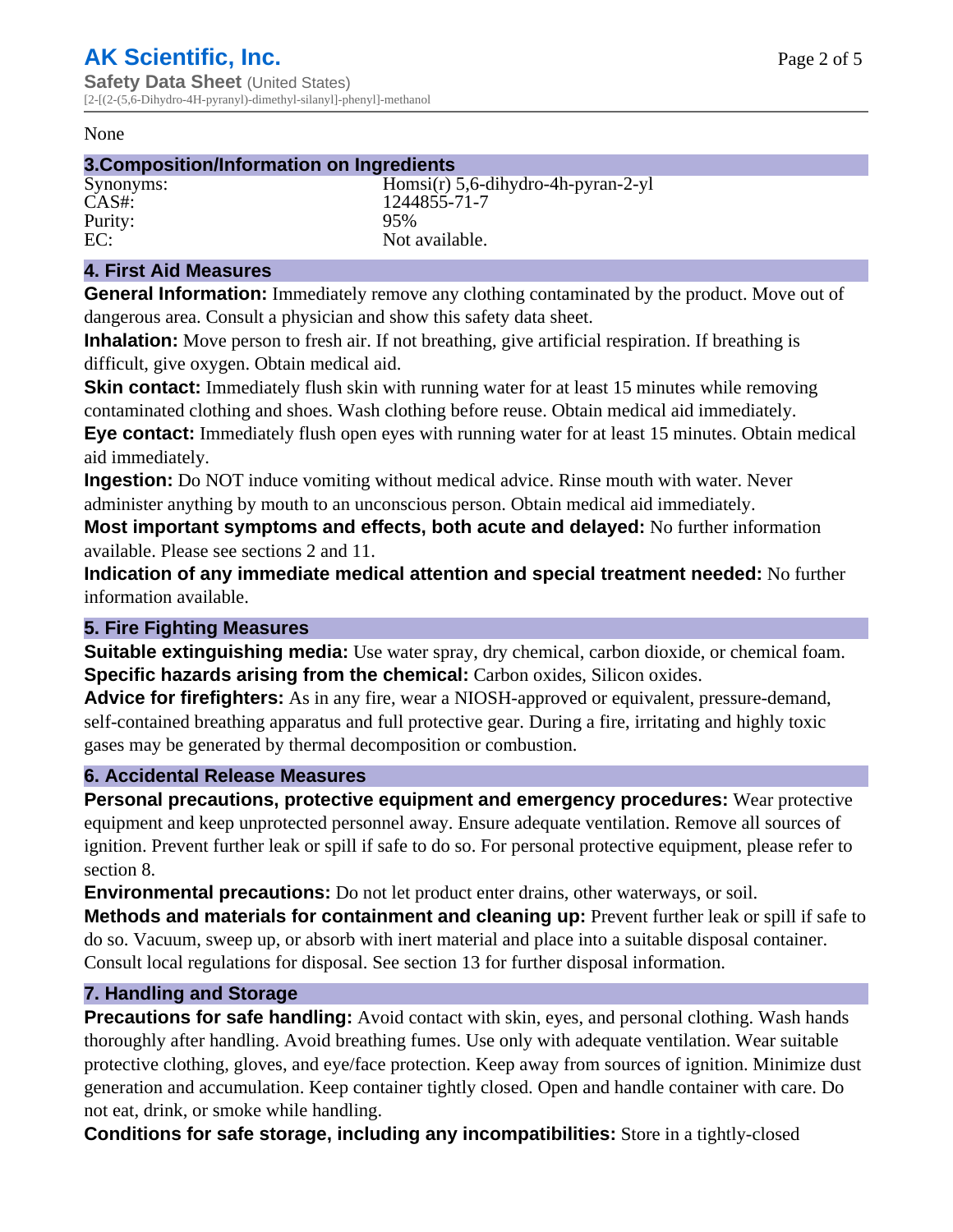container when not in use. Store in a cool, dry, well-ventilated area away from incompatible substances. Keep away from sources of ignition. ,Store long-term at room temperature.

#### **8. Exposure Controls/Personal Protection**

#### **Exposure limits:**

| <b>OSHA PEL:</b>  | Not available. |
|-------------------|----------------|
| NIOSH REL:        | Not available. |
| <b>ACGIH TLV:</b> | Not available. |

**Appropriate engineering controls:** Avoid contact with skin, eyes, and clothing. Wash hands before breaks and immediately after handling the product. Facilities storing or utilizing this material should be equipped with an eyewash fountain. Use adequate general and local exhaust ventilation to keep airborne concentrations low.

#### **Personal protection**

| Eyes:        | Based on an evaluation of the eye or face hazards present, wear chemical splash-resistant<br>safety glasses or goggles with side protection. A face shield may be appropriate in some |  |  |
|--------------|---------------------------------------------------------------------------------------------------------------------------------------------------------------------------------------|--|--|
|              | workplaces. Use eyewear tested and approved under appropriate government standards<br>such as OSHA 29 CFR 1910.133 or EU EN166.                                                       |  |  |
| Hands:       | Wear gloves selected based on an evaluation of the possible hazards to hands and skin,                                                                                                |  |  |
|              | the duration of use, the physical conditions of the workplace, and the chemical resistance                                                                                            |  |  |
|              | and physical properties of the glove material.                                                                                                                                        |  |  |
|              | Skin and body: Protective clothing must be selected based on the hazards present in the workplace, the                                                                                |  |  |
|              | physical environment, the duration of exposure, and other factors. No fabric can provide                                                                                              |  |  |
|              | protection against all potential hazards; therefore it is important to select the appropriate                                                                                         |  |  |
|              | protective clothing for each specific hazard. At the minimum, wear a laboratory coat and                                                                                              |  |  |
|              | close-toed footwear.                                                                                                                                                                  |  |  |
| Respiratory: | Respirators are not a substitute for accepted engineering control measures such as<br>enclosure or confinement of the operation, general and local ventilation, and substitution      |  |  |
|              | of less toxic materials. When respiratory personal protective equipment is appropriate                                                                                                |  |  |
|              | based on an assessment of respiratory hazards in the workplace, use a NIOSH- or                                                                                                       |  |  |
|              | CEN-certified respirator.                                                                                                                                                             |  |  |

| <b>Physical State:</b><br>Liquid<br>Molecular Formula:<br>C14H20O2Si<br>Molecular Weight:<br>248.40<br>Odor:<br>Not available.<br>Not available.<br>pH:<br><b>Boiling Point Range:</b><br>Not available.<br>Freezing/Melting Point:<br>Not available.<br><b>Flash Point:</b><br>Not available.<br><b>Evaporation Rate:</b><br>Not available.<br>Flammability(solid,gas):<br>Please see section 2.<br><b>Explosive limits:</b><br>Not available.<br>Vapor Pressure:<br>Not available.<br>Vapor Density:<br>Not available.<br>Solubility:<br>Not available.<br><b>Relative Density:</b><br>Not available.<br>Refractive Index:<br>Not available.<br>Not available.<br>Volatility:<br>Not available.<br><b>Auto-ignition Temperature:</b><br><b>Decomposition Temperature:</b><br>Not available.<br><b>Partition Coefficient:</b><br>Not available. | 9. Physical and Chemical Properties |  |
|--------------------------------------------------------------------------------------------------------------------------------------------------------------------------------------------------------------------------------------------------------------------------------------------------------------------------------------------------------------------------------------------------------------------------------------------------------------------------------------------------------------------------------------------------------------------------------------------------------------------------------------------------------------------------------------------------------------------------------------------------------------------------------------------------------------------------------------------------|-------------------------------------|--|
|                                                                                                                                                                                                                                                                                                                                                                                                                                                                                                                                                                                                                                                                                                                                                                                                                                                  |                                     |  |
|                                                                                                                                                                                                                                                                                                                                                                                                                                                                                                                                                                                                                                                                                                                                                                                                                                                  |                                     |  |
|                                                                                                                                                                                                                                                                                                                                                                                                                                                                                                                                                                                                                                                                                                                                                                                                                                                  |                                     |  |
|                                                                                                                                                                                                                                                                                                                                                                                                                                                                                                                                                                                                                                                                                                                                                                                                                                                  |                                     |  |
|                                                                                                                                                                                                                                                                                                                                                                                                                                                                                                                                                                                                                                                                                                                                                                                                                                                  |                                     |  |
|                                                                                                                                                                                                                                                                                                                                                                                                                                                                                                                                                                                                                                                                                                                                                                                                                                                  |                                     |  |
|                                                                                                                                                                                                                                                                                                                                                                                                                                                                                                                                                                                                                                                                                                                                                                                                                                                  |                                     |  |
|                                                                                                                                                                                                                                                                                                                                                                                                                                                                                                                                                                                                                                                                                                                                                                                                                                                  |                                     |  |
|                                                                                                                                                                                                                                                                                                                                                                                                                                                                                                                                                                                                                                                                                                                                                                                                                                                  |                                     |  |
|                                                                                                                                                                                                                                                                                                                                                                                                                                                                                                                                                                                                                                                                                                                                                                                                                                                  |                                     |  |
|                                                                                                                                                                                                                                                                                                                                                                                                                                                                                                                                                                                                                                                                                                                                                                                                                                                  |                                     |  |
|                                                                                                                                                                                                                                                                                                                                                                                                                                                                                                                                                                                                                                                                                                                                                                                                                                                  |                                     |  |
|                                                                                                                                                                                                                                                                                                                                                                                                                                                                                                                                                                                                                                                                                                                                                                                                                                                  |                                     |  |
|                                                                                                                                                                                                                                                                                                                                                                                                                                                                                                                                                                                                                                                                                                                                                                                                                                                  |                                     |  |
|                                                                                                                                                                                                                                                                                                                                                                                                                                                                                                                                                                                                                                                                                                                                                                                                                                                  |                                     |  |
|                                                                                                                                                                                                                                                                                                                                                                                                                                                                                                                                                                                                                                                                                                                                                                                                                                                  |                                     |  |
|                                                                                                                                                                                                                                                                                                                                                                                                                                                                                                                                                                                                                                                                                                                                                                                                                                                  |                                     |  |
|                                                                                                                                                                                                                                                                                                                                                                                                                                                                                                                                                                                                                                                                                                                                                                                                                                                  |                                     |  |
|                                                                                                                                                                                                                                                                                                                                                                                                                                                                                                                                                                                                                                                                                                                                                                                                                                                  |                                     |  |
|                                                                                                                                                                                                                                                                                                                                                                                                                                                                                                                                                                                                                                                                                                                                                                                                                                                  |                                     |  |

# **10. Stability and Reactivity**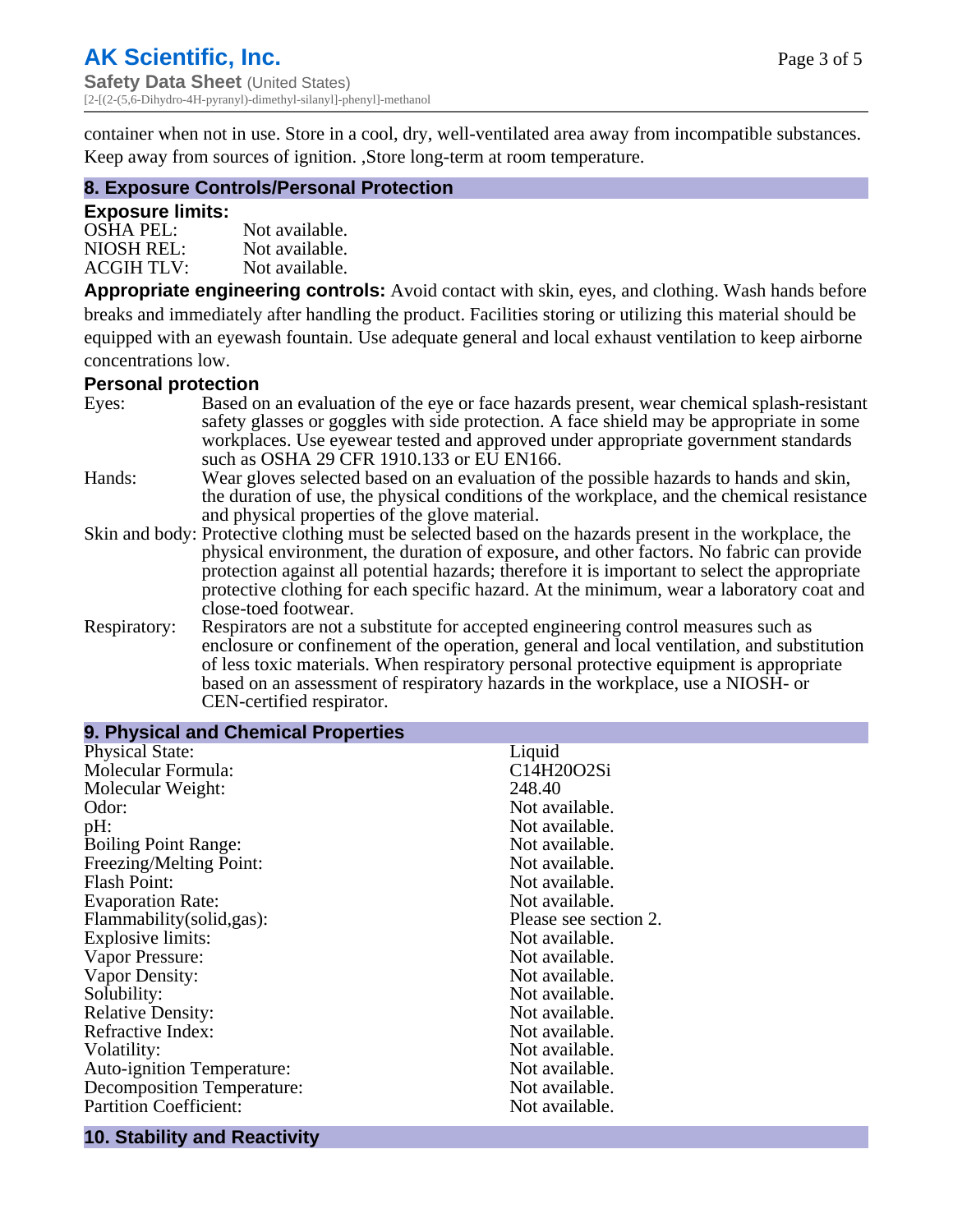| Reactivity:                         | Not available.                                       |
|-------------------------------------|------------------------------------------------------|
| Chemical stability:                 | Stable under recommended temperatures and pressures. |
| Possibility of hazardous reactions: | Not available.                                       |
| Conditions to avoid:                | Dust generation.                                     |
| Incompatible materials:             | Strong oxidizing agents.                             |
| Hazardous decomposition products:   | Carbon oxides, Silicon oxides.                       |
|                                     |                                                      |

#### **11. Toxicological Information**

| RTECS#                                         | Not available.                                      |
|------------------------------------------------|-----------------------------------------------------|
| Acute toxicity:                                | Not available.                                      |
| Routes of exposure:                            | Inhalation, eye contact, skin contact, ingestion.   |
| Symptoms related to the physical, chemical and | Skin contact may result in inflammation             |
| toxicological characteristics:                 | characterized by itching, scaling, reddening,       |
|                                                | blistering, pain or dryness. Eye contact may result |
|                                                | in redness, pain or severe eye damage. Inhalation   |
|                                                | may cause irritation of the lungs and respiratory   |
|                                                | system. Overexposure may result in serious illness  |

or death.

#### **Carcinogenicity**

| IARC: | Not classified.                                                                                       |
|-------|-------------------------------------------------------------------------------------------------------|
| NTP:  | Not listed.                                                                                           |
| OSHA: | Not listed.                                                                                           |
|       | Acute toxic effects: Inflammation of the eye is characterized by redness, watering, and itching. Skin |
|       | inflammation is characterized by itching, scaling, reddening, or, occasionally,                       |
|       | blistering.                                                                                           |

| 12. Ecological Information     |                |  |
|--------------------------------|----------------|--|
| Ecotoxicity:                   | Not available. |  |
| Persistence and degradability: | Not available. |  |
| Bioaccumulative potential:     | Not available. |  |
| Mobility in soil:              | Not available. |  |
| Other adverse effects:         | Not available. |  |
|                                |                |  |

#### **13. Disposal Considerations**

Disposal of waste: Chemical waste generators must determine whether a discarded chemical is classified as hazardous waste. US EPA guidelines for the classification determination are listed in 40 CFR 261.3. Additionally, waste generators must consult state and local hazardous waste regulations to ensure complete and accurate classification. Observe all federal, state and local regulations when disposing of the substance.

Disposal of packaging: Do not reuse containers. Dispose of as unused product.

| <b>14. Transportation Information</b> |                |
|---------------------------------------|----------------|
| <b>DOT (United States)</b>            |                |
| UN number:                            | Not hazmat     |
| Proper shipping name:                 | Not available. |
| Transport hazard class:               | Not available. |
| Packing group:                        | Not available. |
| <b>IATA</b>                           |                |
| <b>UN Number:</b>                     | Not DG         |
| Proper shipping name:                 | Not available. |
| Transport hazard class:               | Not available. |
| Packing group:                        | Not available. |